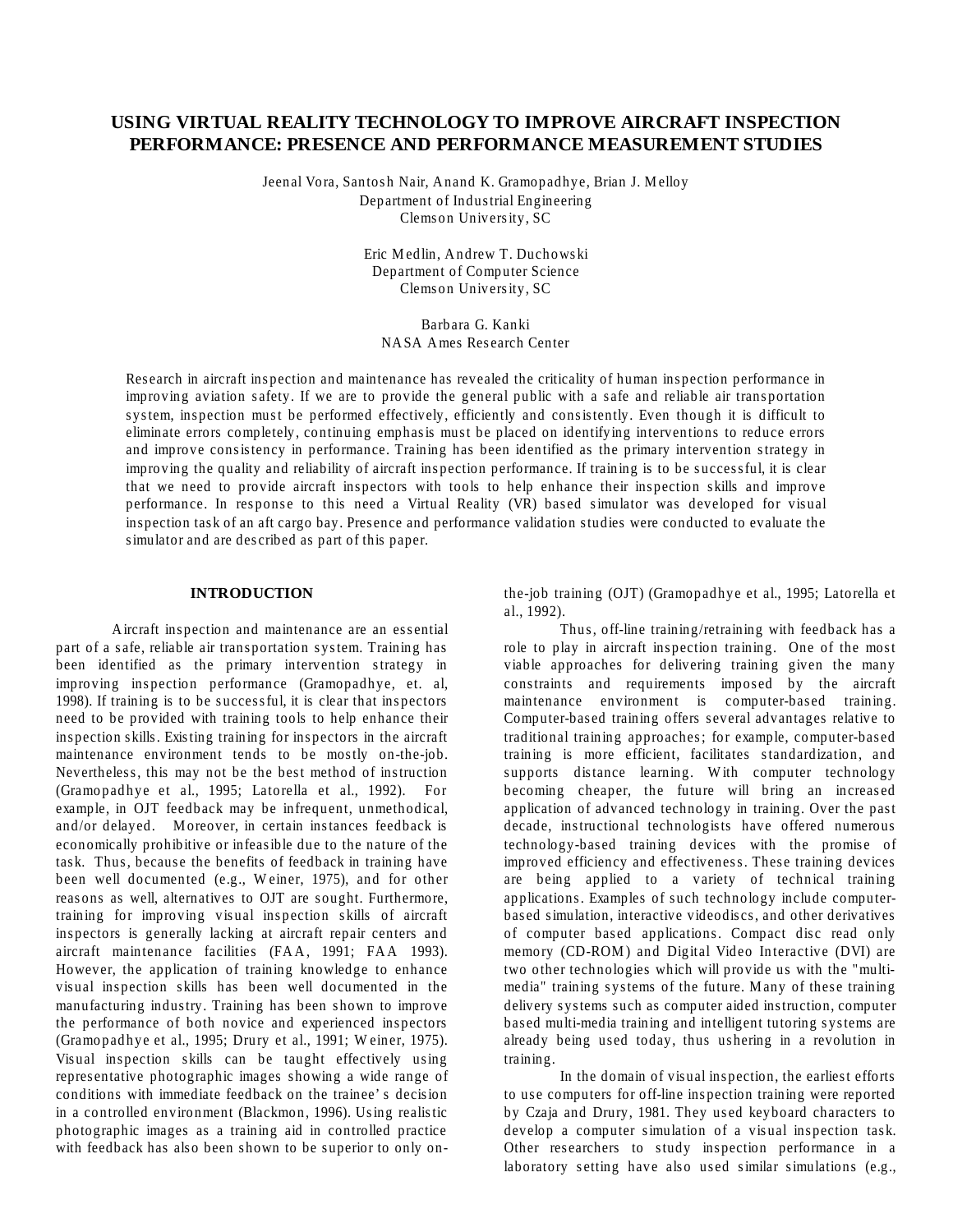McKernan 1989). Since these early efforts, Latorella et al., 1992 and Gramopadhye, Drury and Sharit, 1994 have used low fidelity inspection simulators using computer-generated images to develop off-line inspection training programs for inspection tasks. Similarly, Drury and Chi-Fen, (1995), studied human performance using a high fidelity computer simulation of a printed circuit board inspection. Another domain that has seen the application of advanced technology is that of inspection of x-rays for medical practice (e.g., Kundel et al, 1990). In summary, most of the work in the application of advanced technology to inspection training has focused on developing low fidelity simulators for running controlled studies in a laboratory environment (e.g., computer simulated line judgment task (Micalizzi and Goldberg, 1989). Thus, research efforts need to be extended in order to take full advantage of today's computer technology.

In response, research efforts at the Training System Laboratory (TSL) at Clemson University have focussed on developing a computer-based inspection training program-Automated System of Instruction for Specialized Training (ASSIST), (Gramopadhye et al., 2000). The ASSIST program, developed using a task analytic methodology, features a PCbased inspection simulator wherein the entire airframe structure is divided into a series of images and a portion is presented for inspection. Despite its usefulness as a training tool for improving the inspection skills (Nickels et al, 2001), it has its limitations. The ASSIST simulator lacks realism because it uses only two-dimensional images of airframe structure. Moreover, neither does it provide a holistic view of the airframe structure nor does the inspector have the same experiences as when inspecting the actual aircraft. In response to this need, a high fidelity, immersive, realistic threedimensional Virtual Reality (VR) inspection simulator was developed at the Virtual Reality Eye Tracking (VRET) Laboratory at Clemson University.

If we are to propose the use of VR simulator for training, the VR environment must have the same look and feel as the real environment. Only then can we expect the effects of training to transfer from the VR environment to the real world. Virtual reality has been described by several researchers (Kalawsky, R.S, 1993; Burdea et al., 1994; Durlach et al., 1995; Heim M., 1998). The one most applicable to this research is that espoused by Cruz-Neira, (1993) who defines Virtual Reality as immersive, interactive, multisensory, viewer-centered, three-dimensional computer generated environments and the combination of technologies required to build these environments. The effectiveness of the virtual environments (VE's) has often been linked to the sense of presence reported by users and has been measured using presence. Presence is defined as the subjective experience of being in one place or environment, even when one is physically situated in another (Singer et. al. 1996). This concept of experiencing presence as a normal awareness or attentional phenomenon is based on interaction between external stimuli and immersion factors. The involvement tendencies depend on focusing one's attention and energy on a coherent set of VE stimuli while the immersion tendencies perceive oneself as a part of the VE stimulus flow. According to Witmer and Singer (1998), both involvement and

immersion are necessary conditions for experiencing presence. These same factors support the transition to or experience of presence in a remote or artificial environment and are used as basis for presence questionnaire (PQ) to measure the degree of presence in VE's by soliciting the subjective opinion of humans for the applicability of the VR simulator to support training in the aircraft maintenance environment. The PQ ascertains the degree to which individuals experience presence in a VE and the influence of possible contributing factors on the intensity of this experience (Witmer et al., 1998). It is generally held that human performance in VEs is directly proportional to the degree of presence induced by the environment, which is in turn considered to be influenced by the individual's level of immersion in the VE (Witmer and Singer, 1998; Stanney et al., 1998).

If the VR environment is to be used as an offline tool for training, it is essential that the VR environment accurately mimic the real world environment (as perceived by the user/trainee). Moreover, if we are to collect data on human performance in VE for use in training, it is important that the data collected is accurate and valid. To address these issues two separate studies were conducted. The one on presence addressed the former and the performance validation study addressed the latter issue. This paper describes the VR environment and the two studies.

## **THE VR SYSTEM – HARDWARE PLATFORM**

The primary rendering engine is a dual-rack, dualpipe, SGI Onyx2® InfiniteReality™ system with 8 raster managers and 8 MIPS ® R10000™ processors, each with 4Mb secondary cache. It is equipped with 3Gb of main memory and 0.5Gb of texture memory (Duchowski et al, 2000). Multimodal hardware components include a binocular ISCAN eye tracker mounted within a Virtual Research V8 (highresolution) Head Mounted Display (HMD). The V8 HMD offers 640×480 resolution per eye with separate left and right eye feeds. HMD position and orientation tracking is provided by an Ascension 6 Degree-Of-Freedom (6DOF) Flock Of Birds (FOB), a D.C. electromagnetic system with a 10ms latency. A 6DOF tracked, hand-held mouse provides a means to represent a virtual tool for the user in the environment. Figure 1. shows the settings of the VR environment.



**Figure 1. Virtual Reality Eye Tracking (VRET) Lab at Clemson University**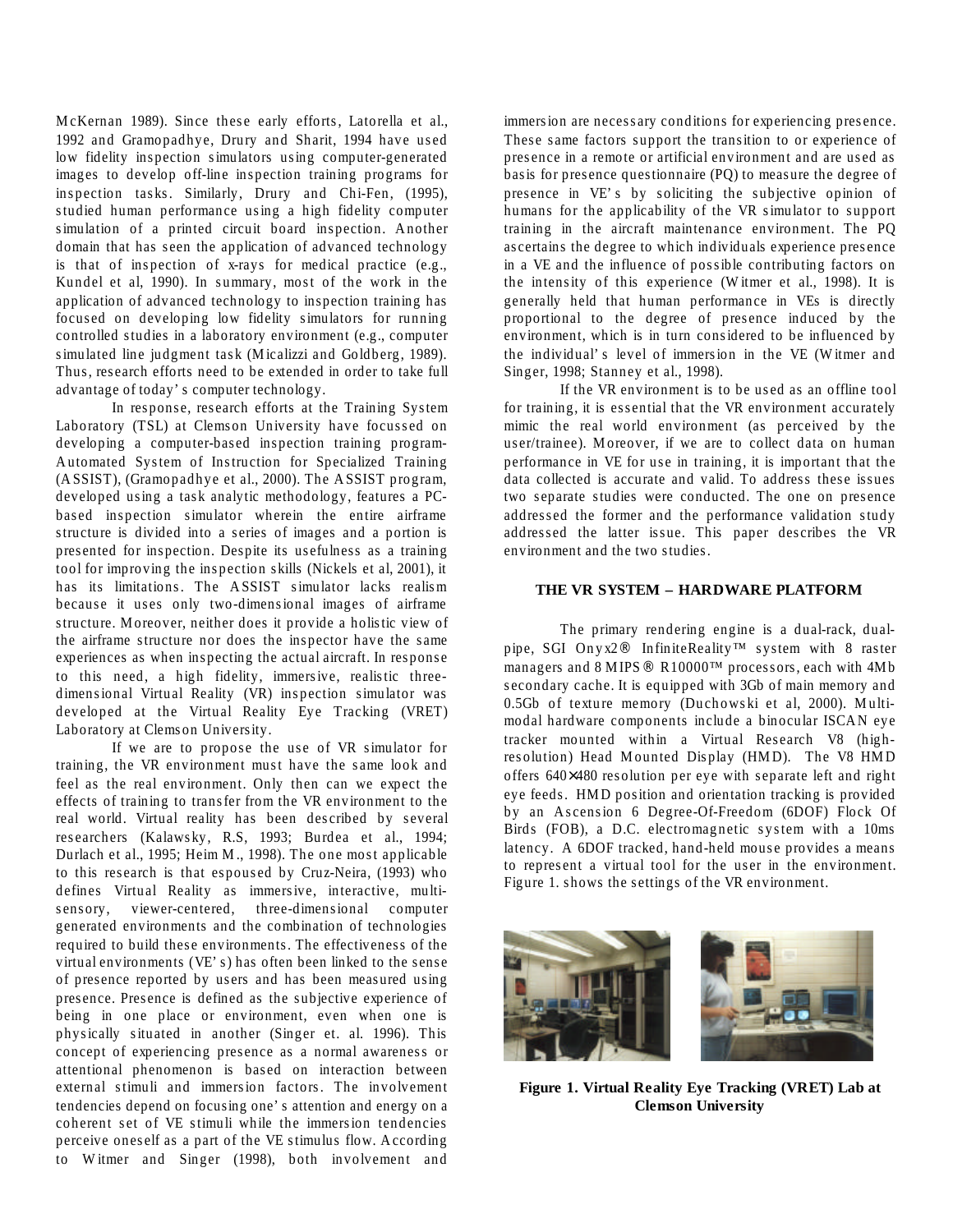#### **DEVELOPMENT OF THE VR ENVIRONMENT**

The development of the VR environment was based on a detailed task analytic methodology (Duchowski et al, 2000). Data on aircraft inspection activity was collected through observation, interviewing, shadowing, and capturing digital record (using video and still images) techniques. More detail on the task description and task analytical methodology can be found in Duchowski, et al. (2000).

#### **Scenarios Developed**

Various scenarios were developed which were representative of those that would occur in the real world environment. A library of defects was developed occurring at various severity and locations. The following defects were modeled: corrosion, cracks and broken conduits. The representative defects are shown in Figure 2. By manipulating the type, severity, location and defect mix; experimenters can now create airframe structures that can be used for running controlled studies.



**Figure 2. Sample Defects**

## **PRESENCE AND VALIDATION STUDIES**

Two separate sets of experiments were conducted in order to administer a broader vision of the applicability of the tool for off-line training inspection.

#### **Presence Study**

*Objective.* To measure the degree of presence of the VR simulator by subjective evaluation using the presence questionnaire (Witmer et al., 1998).

*Subjects.* Fourteen subjects between the ages of 20 to 30 years were randomly selected from a population of graduate and undergraduate students of Clemson University. Gallwey and Drury (1986) found that student subjects could be used in lieu of inspectors, as no significant differences exist between them and inspectors on simulated tasks. Subjects were screened for 20/20 vision (corrected if necessary).

*Experimental design.* The study used a within subject design with the treatment factor of defects in the environment. There were four scenarios with defects and one with none. The experiment duration was limited to 30 minutes, the subjects being immersed in the VE for 25 minutes. The immersion duration was limited because of health and safety guidelines, which suggest that subjects should be immersed in a VE for no longer than10-30 minutes (Stanney et al, 1998).

*Procedure.* Subjects were initially greeted and asked to sign the Informed Consent Form. Before commencing the experiment, they were taken to the hangar floor and shown the real aft cargo bin of a wide-bodied aircraft. They were then taken to the VR lab at Clemson University where the simulator was set up. Following this step, each subject was briefed on the experiment by reading a written description of the objectives of the study and the task. The researcher then answered to any of the subjects' questions.

Subjects were then allowed to practice with the virtual reality simulator and the 3-D mouse as part of software familiarization training. When the subjects were comfortable with it, they were randomly given the five scenarios with and without defects. The subjects had to walk through the environment, identify the defects present if any and use the 3D mouse to click on the defect and indicate their selection. After completing the scenarios, subjects were asked to complete the Presence Questionnaire (PQ).

Data on subjective evaluation was collected using the PQ questionnaire based on a 7-point likert scale with anchor at the midpoint. (Witmer et al., 1998).



**Figure 3. Mean Scores of Responses on Presence Questionnaire**

*Results and Discussion.* The mean scores on the individual responses for the 20 questions of the questionnaire are shown in Figure 3. Wilcoxon test was conducted to see if the mean scores were significantly different. The results of the test are tabulated in Table 2. (Appendix A), with the column 3 showing whether the mean response was significantly different from the anchor value (4).

Analysis of the Wilcoxon test revealed that the system scored high on 11 of 20 questions. The results bode well for the level of presence experienced by the subjects. The high degree of presence as measured on some of the questions and the lack thereof on others are explained below.

The system scored high on the following presence related issues. The subjects experienced a high level of involvement in the VR environment (Questions 4, 6, 8, 9, 10 and 13). On issues like the visual aspects of the environment, sense of objects, anticipating the response of the system, surveying, experience in the VR environment contributed to the high sense of involvement. The VR system scored significantly high on the issues related to the concentration on the assigned task by the subjects and also on the adjustment to the control devices, relating to a high level of realism, which is a testament to the high quality of the interface (Questions 15, 16, 19 and 20). The most telling point was subject's response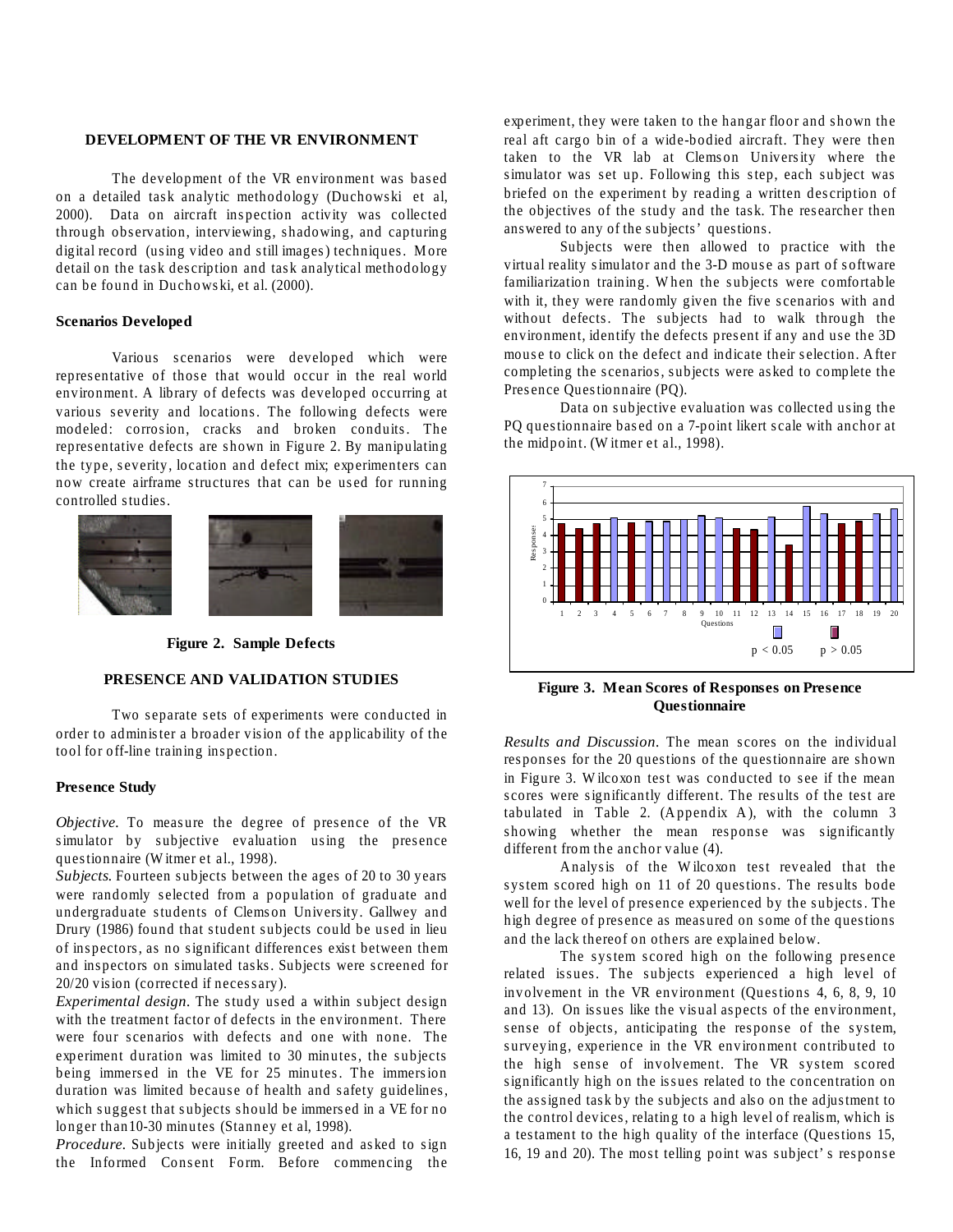to Question 7, where in they indicated that the experiences with the VR environment were consistent with the real world experiences.

However the system did not show significant differences on issues like close examination of the objects, viewing from multiple viewpoints, visual display quality and the interference on the control devices with the performance of the assigned task, suggesting that certain aspects of the interface need improvement (Questions 11, 12, 17 and 18). On the other hand, the subjects indicated that the interactions were not significantly natural (Questions 3 and 5) nor were they able to control the events (Question 1). This can be attributed to the fact that the subjects were not very familiar and comfortable using the control devices like the 3D mouse, walking around the simulator and identifying the defects correctly. In addition, the system was not very responsive to the actions initiated by the subjects (Questions 2 and 14). The main reason being that the simulator was operated on a Unix platform, which is a multi – user system, and the parallel processes running on it can significantly reduce the response time.

## **Performance Measure Validation**

In the performance measure validation studies, visual search data was collected on separate measures of speed and accuracy. Speed measures were on visual search times, stopping times, incremental stopping time and total search time. Accuracy measures were the number of defects detected correctly, number of defects missed and number of false alarms. It is necessary for validating the results of the data collection method with some benchmark values. The benchmark values can be obtained by using the traditional way of collecting visual search performance data. This was achieved by conducting a pilot test run.

The objective of this study was to evaluate the validity of the performance measures displayed by the main simulator program with the data of performance measure found from traditional data collection technique.

The analysis of the results revealed that the program was giving accurate data and hence can be used for different performance measure studies in future. A minor difference of approximately 0.3 seconds was noted among the times from the two methods. This can be attributed to the fact that human reaction tends to be slower than the computer. Figure 8 shows a prototypical interface of the performance measure study.



**Figure 4. Performance Measure Interface**

## **CONCLUSIONS**

The VR system scored high on most aspects of presence and hence can be used as a training tool for visual inspection tasks. However, certain issues need to be addressed. The major concern being the delay in the system response experienced by the subjects in their task performance. This can be attributed to the fact that the VR system runs on a Unix based multi – user platform. Parallel users on the Unix platform had a significant impact on the speed with which the VR simulation ran and responded, hence causing the time lag. This can be avoided by setting priority levels to the works running on the Unix machine, by threading (Vinay. S, et.al, 2000) or by providing a dedicated CPU to the system.

## **ACKNOWLEDGEMENTS**

This research was funded by grants to Dr. Gramopadhye, Dr. Duchowski and Dr. Melloy from NASA AMES Research Center (Program Manager: Barbara Kanki and from the Office of Aviation Medicine, Aviation Maintenance & Inspection: Human Factors Research Program, Federal Aviation Administration (Program manager: Jean Watson).

#### **REFERENCES**

- 1. Blackmon, R., and Gramopadhye, A.K. Using the Aircraft Inspector's Training System to Improve the Quality of Aircraft Inspection. In Proceedings of the 5th Industrial Engineering Research Conference (Minneapolis, MN, 1996), Institute of Industrial Engineers, pp. 447-451.
- 2. Czaja, S.J. and Drury, C.G., 1981, Training programs for inspection, Human Factors, 23(4): 473-484.
- 3. Drury, C. G. (1991). The maintenance technician in inspection. In *Human Factors in Aviation Maintenance - Phase One Progress Report*, DOT/FAA/AM-91/16, Washington, DC: Office of Aviation Medicine, pp. 45-103.
- 4. Drury, C. G., and Chi, C.F. (1995). A test of economic models of stopping policy in visual search. *IIE Transactions*, 382 -393.
- 5. Duchowski, A.T., Shivashankaraiah, V., Rawls, T., Gramopadhye, A.K., Melloy, B., Kanki, B. Binocular Eye Tracking in Virtual Reality for Inspection Training. In *Eye Tracking Research &Applications Symposium* (Palm Beach Gardens, FL, 2000), ACM.
- 6. Duchowski, A. T. *Course 05: Eye-Based Interaction in Graphical Systems: Theory & Practice*. ACM SIGGRAPH, New York, NY, July 2000. SIGGRAPH 2000 Course Notes. Available a http://www.vr.clemson.edu/eyetracking/sigcourse/ (last referenced  $5/5/00$ ).
- 7. Federal Aviation Administration (FAA), 1993. Human Factors in Aviation Maintenance - Phase Two Progress Report, DOT/FAA/AM-93/5, Office of Aviation Medicine, Washington, D. C.
- 8. Federal Aviation Administration FAA. (1991). *Human Factors in Aviation Maintenance - Phase OneProgress Report,* DOT/FAA/AM-91/16, Washington, DC: Office of Aviation Medicine.
- 9. Foley, James D. and van Dam, Andries and Feiner, Steven K. and Hughes, John F., Computer Graphics: Principles and Practice, 2nd ed., Addison-Wesley, 1990, Reading, MA
- 10. Gramopadhye, A., Drury, C., and Sharit, J. (1994) Training for Decision Making in Aircraft Inspection. *Proceedings of the Human Factors and Ergonomics Society 37th Annual Meeting*, 1267-1272. Seattle, WA.